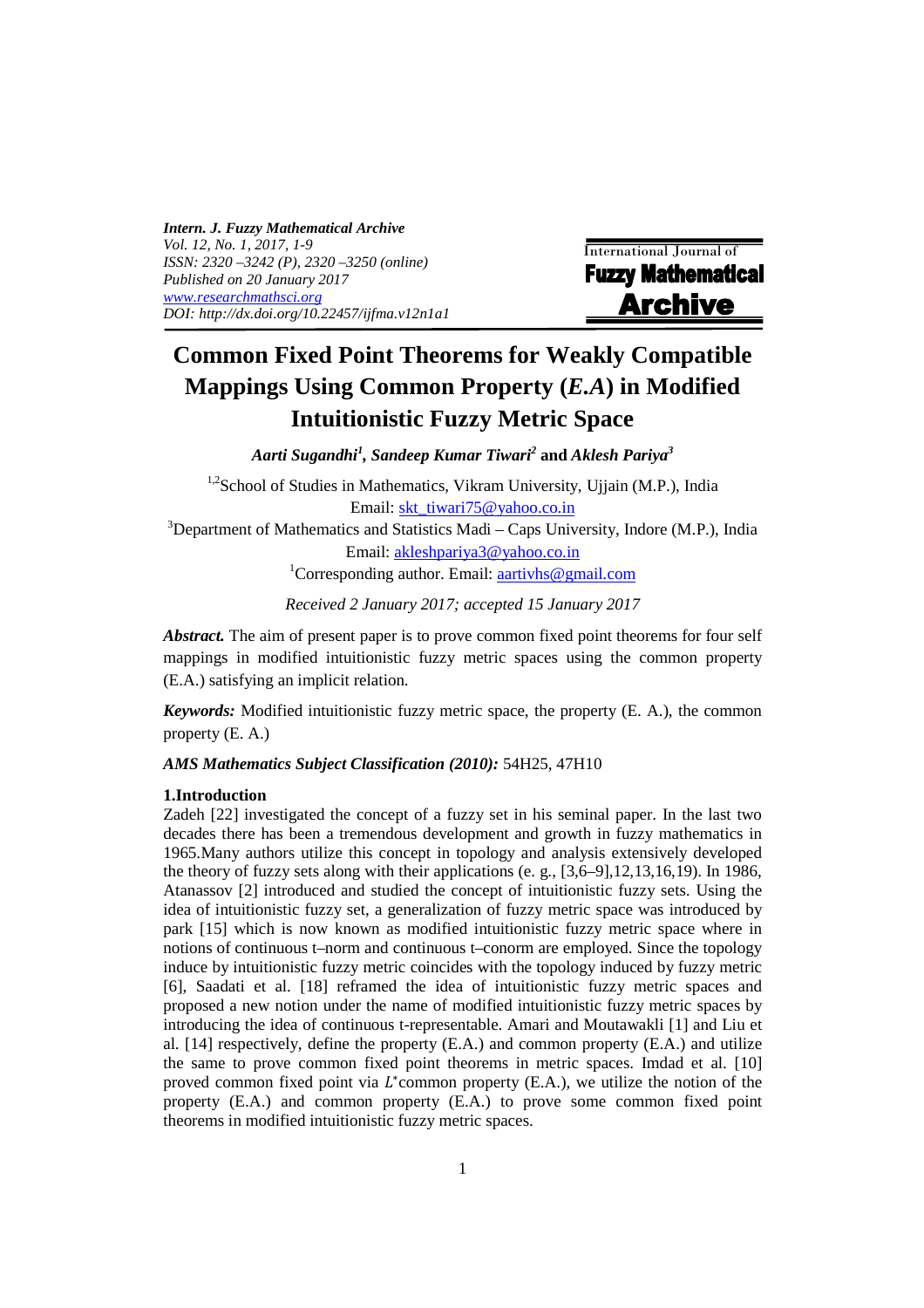#### **2. Basic definitions and preliminaries**

**Lemma 2.1.** [4] Consider the set  $L^*$  and operation  $\leq_{L^*}$  defined by

$$
L^* = \{ (x_1, x_2) : (x_1, x_2) \in [0, 1]^2 \text{ and } x_1 + x_2 \le 1 \}
$$

 $(x_1, x_2) \leq_L^* (y_1, y_2) \Leftrightarrow x_1 \leq y_1 \text{ and } x_2 \geq y_2 \text{, for every } (x_1, x_2), (y_1, y_2) \in L^*$ . Then  $(L^*, \leq_{L^*})$  is a complete lattice.

**Definition 2.1.** [2] An intuitionistic fuzzy set  $\mathcal{A}_{\zeta,\eta}$  in a universe U is an object  $\mathcal{A}_{\zeta,\eta} = \{(\zeta_{\mathcal{A}}(u), \eta_{\mathcal{A}}(u): u \in U)\},\$  where, for all  $u \in U, \zeta_{\mathcal{A}}(u) \in [0,1]$  and  $\eta_{\mathcal{A}}(u) \in$ [0, 1] are called the membership degree and the non – membership degree respectively, of  $u \in A_{\zeta n}$  and further more they satisfy  $\zeta_{\mathcal{A}}(u) + \eta_{\mathcal{A}}(u) \leq 1$ .

for every 
$$
z_i = (x_i, y_i) \in L^*
$$
, if  $c_i \in [0, 1]$  such that  $\sum_{i=1}^n c_i = 1$  then it is easy to see that

$$
c_1(x_1, y_1) + \dots + c_n(x_n, y_n) = \sum_{i=1}^n c_i(x_i, y_i) = \left(\sum_{i=1}^n c_i x_i, \sum_{i=1}^n c_i y_i\right) \in L^*
$$

We denote its unit by  $0_{L^*=}(0, 1)$  and  $1_{L^*=}(1, 0)$ . Classically, a triangular norm  $* = T$  on [0, 1] is defined as an increasing, commutative, associative mapping  $T: [0, 1]^2 \rightarrow [0, 1]$ satisfying  $T(1, x) = 1 * x = x$ , for all  $x \in [0, 1]$ . A triangular co - norm  $S = \emptyset$  is defined as an increasing, commutative, associative mapping  $S: [0, 1]^2 \rightarrow [0, 1]$  satisfying  $S(0, x) = 0 * x = x$ , for all  $x \in [0, 1]$  using the lattice  $(L^*, \leq_{L^*})$  these definitions can straightforwardly be extended.

**Definition 2.2.** [5] A triangular norm (t - norm) on  $L^*$  is a mapping  $T: (L^*)^2 \to L^*$ satisfying the following conditions:

- (I)  $(\forall x \in L^*)(T(x, 1_{L^*}) = x)$ (boundary condition),
- (II)  $(\forall (x, y) \in (L^*)^2)(T(x, y) = T(y, x))$  (commutativity),
- (III)  $(\forall (x, y, z) \in (L^*)^3)(T(x, T(y, Z)) = T(T(x, y), z))$  (associativity),
- $(V)$   $(\forall (x, x', y, y') \in (L^*)^4)(x \leq_{L^*} x')$  and  $(y \leq_{L^*} y' \to T(x, y) \leq_{L^*} T(x', y'))$ (monotonicity).

**Definition 2.3.** [4, 5] A continuous  $t$  – norm on  $L^*$  is called continuous t–representable if and only if there exist a continuous  $t - norm *$  and a continuous t–conorm  $\Diamond$  on [0, 1] such that, for all  $x = (x_1, x_2), y = (y_1, y_2) \in L^*$ ,

$$
T(x, y) = (x_1 * y_1, x_2 \, \emptyset \, y_2).
$$
  
Now, we define a sequence  $\{T^n\}$  recursively by  $\{T^1 = T\}$  and  

$$
T^n(x^{(1)}, \dots, x^{(n+1)}) = T(T^{n-1}(x^{(1)}, \dots, x^{(n)}), x^{(n+1)})
$$
 for  $n \ge 2$  and  $x^i \in L^*$ .

**Definition 2.4.** [4, 5] A negator on  $L^*$  is any decreasing mapping  $N: L^* \to L^*$  satisfying  $N(0_{L^*}) = 1_{L^*}$  and  $N(1_{L^*}) = 0_{L^*}$ . If  $N(N(x)) = x$ , for all  $x \in L^*$  then N is called an involutive negator. A negator on [0, 1] is a decreasing mapping  $N : [0, 1] \rightarrow [0, 1]$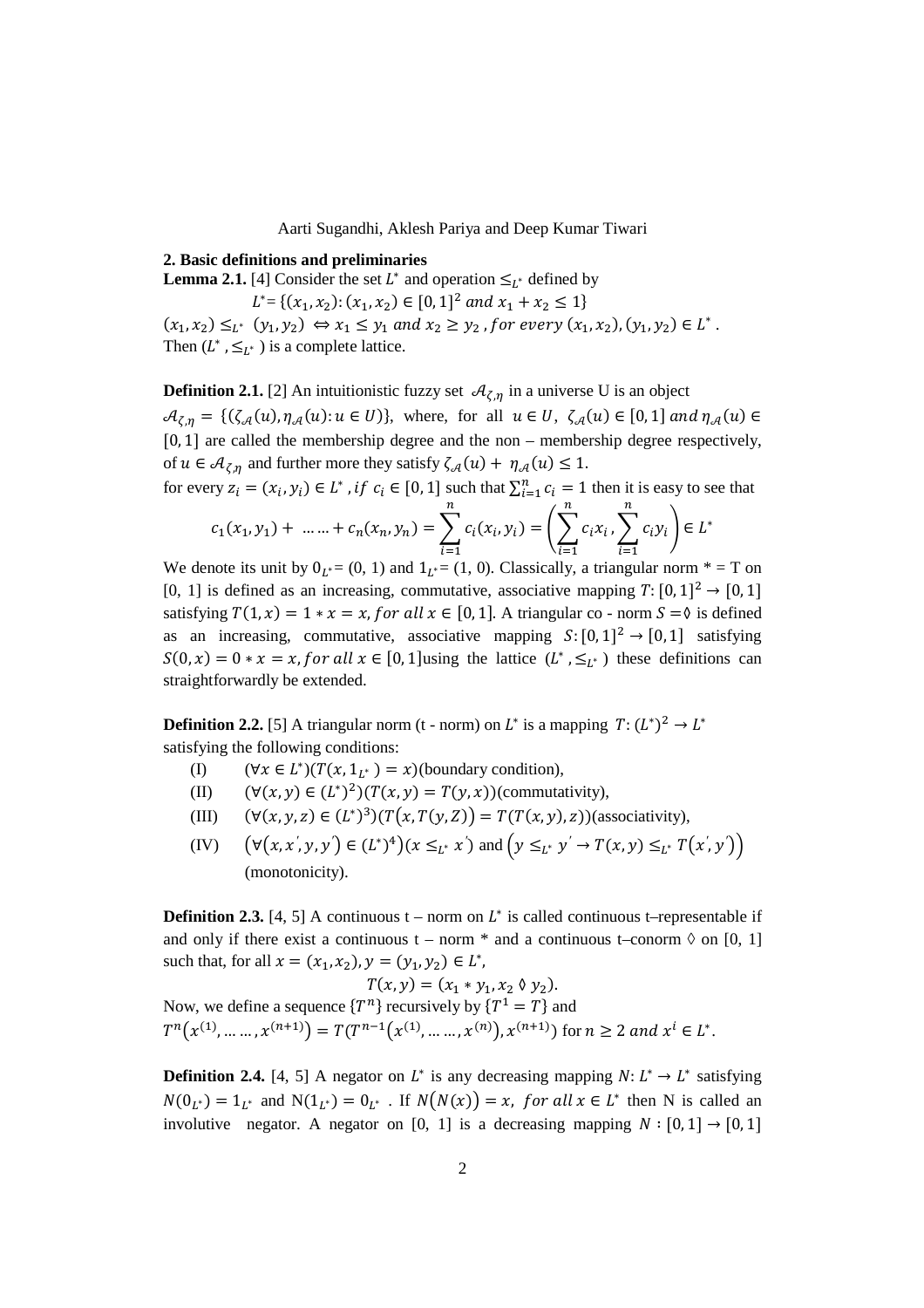satisfying  $N(0) = 1$  and  $N(1) = 0$ .  $N<sub>s</sub>$  denotes the standard negator on [0, 1] defined as (for all  $x \in [0,1]$ )  $N_S(x) = 1 - x$ .

**Definition 2.5.** [18] Let M, N are fuzzy sets from  $X^2$   $x(0, \infty)$  to [0, 1] such that  $M(x, y, t) + N(x, y, t) \leq 1$  for all  $x, y \in X$  and  $t > 0$ . The 3-tuple  $(X, M_{MN}, T)$  is said to be a modified intuitionistic fuzzy metric space if  $X$  is an arbitrary (non – empty) set,  $T$ is continuous representable and  $M_{M,N}$  is a mapping  $X^2$  x(0,  $\infty$ )  $\rightarrow$  L<sup>\*</sup>(an intuitionistic fuzzy set) satisfying the following conditions for every  $x, y \in X$  and  $t, s > 0$ ;

- (I)  $M_{M,N}(x, y, t) >_{L^*} 0_{L^*},$
- (II)  $M_{M,N}(x, y, t) = 1_{L^*},$  if and only if  $x = y$ ,
- (III)  $M_{M,N}(x, y, t) = M_{M,N}(y, x, t)$
- (IV)  $M_{M,N}(x, y, t + s) >_{L^*} T(M_{M,N}(x, z, t), M_{M,N}(z, y, s)),$
- (V)  $M_{M,N}(x, y, .): (0, \infty) \to L^*$  is continuous.

In this case  $M_{M,N}$  is called a modified intuitionistic fuzzy metric. Hence,

 $M_{M,N}(x, y, t) = (M(x, y, t), N(x, y, t)).$ 

**Remark 2.1.** [21] In a modified intuitionistic fuzzy metric space  $(X, M_{M,N}, T)$ ,  $M(x, y, .)$ is non-decreasing and  $N(x, y, \cdot)$  is non–increasing function for all  $x, y \in X$ . Hence  $(X, M_{M,N}, T)$  is non- decreasing function for all  $x, y \in X$ .

**Example 2.1.** [8] Let  $(X, d)$  be a metric space. Denote  $T(a, b) = (a_1b_1, \min\{a_2b_2, 1\})$ f or all  $a = (a_1, a_2)$  and  $b = (b_1, b_2) \in L^*$  and let M and N be fuzzy sets on  $X^2 \times (0, \infty)$  defined as follows:

$$
M_{M,N}(x,y,t) = \left(M(x,y,t),N(x,y,t)\right) = \left(\frac{ht^n}{ht^n + md(x,y)},\frac{md(x,y)}{ht^n + md(x,y)}\right)
$$

for all  $h, m, n, t \in R^+$ . Then  $(X, M_{M,N}, T)$  is a modified intuitionistic fuzzy metric space.

**Definition 2.6.** [8] A sequence  $\{x_n\}$  in a modified intuitionistic fuzzy space  $(X, M_{M,N}, T)$ is called Cauchy sequence if for each  $0 < \varepsilon < 1$  and  $t > 0$ , there exist  $n_0 \in \mathbb{N}$  such that  $M_{M,N}(x_n, y_m, t) >_{L^*} (N_s(\mathcal{E}), \mathcal{E})$ 

and for each  $m, n \ge n_0$  here  $N_s$  is standard negator. The sequence  $\{x_n\}$  is said to be convergent to  $x \in X$  in the modified intuitionistic fuzzy metric space  $(X, M_{M,N}, T)$  and denoted by  $x_n \to M_{M,N} x$  if  $M_{M,N}(x_n, x, t) \to 1_{L^*}$  whenever  $n \to \infty$  for every  $t > 0$ . A modified intuitionistic fuzzy metric space is said to be complete if and only if every Cauchy sequence is convergent.

**Lemma 2.2.** [17] Let  $M_{M,N}$  be a modified intuitionistic fuzzy metric. Then for any  $t > 0$ ,  $M_{M,N}(x, y, t)$  is non – decreasing with respect to t, in  $(L^*, \leq_{L^*})$ , for all  $x, y \in X$ .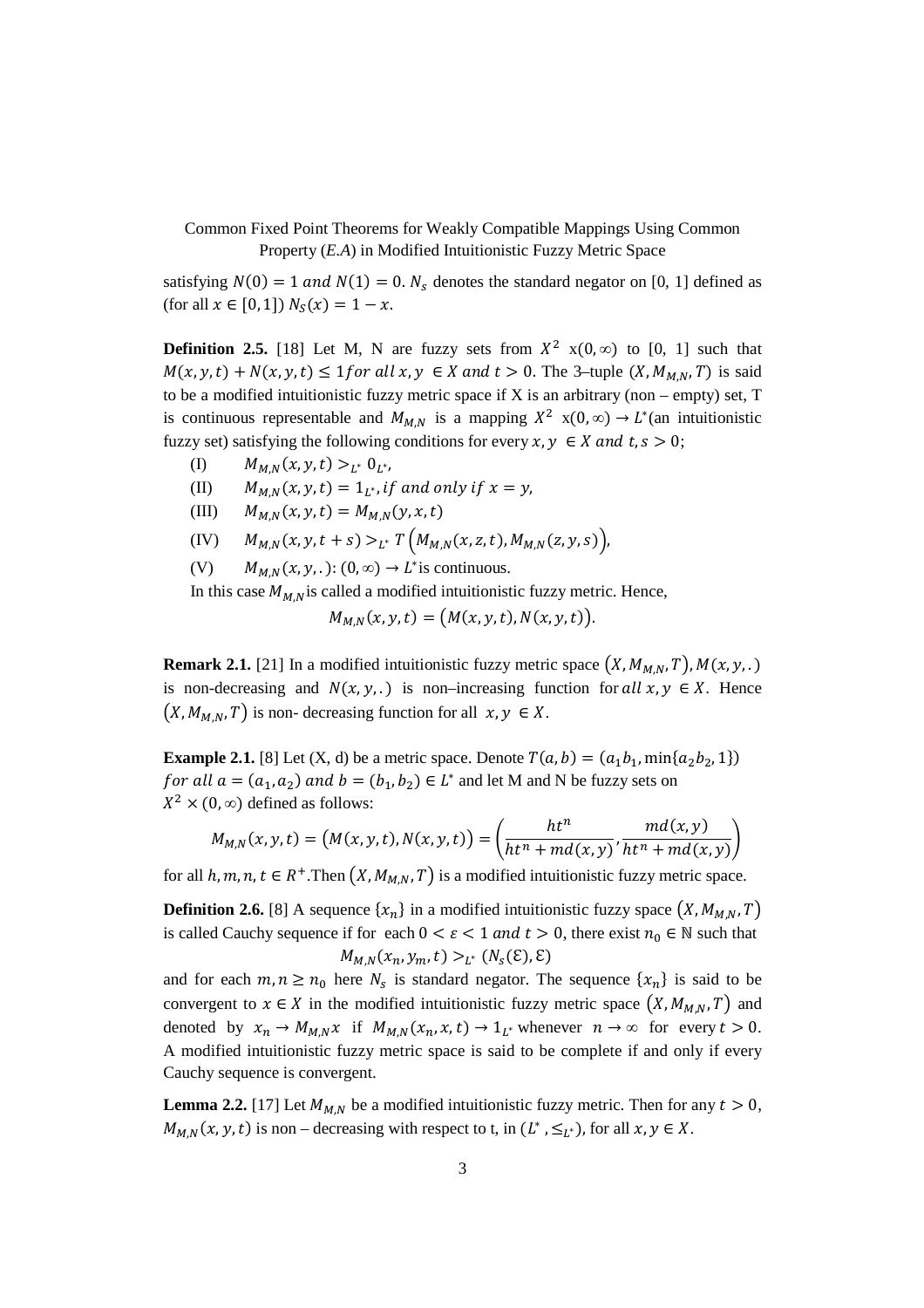**Definition 2.7.** [18] Let  $(X, M_{M,N}, T)$  be a modified intuitionistic fuzzy metric space. M is said to be continuous on  $X \times X \times (0, \infty)$  if  $\lim_{n\to\infty} M_{M,N}(x_n, y_n, t_n) = M_{M,N}(x, y, t)$ , whenever a sequence  $\{(x_n, y_n, t_n)\}\$ in  $X \times X \times (0, \infty)$  converges to a point  $(x, y, t) \in$  $X \times X \times (0, \infty)$ , *i.e.* 

$$
\lim_{n\to\infty}M_{M,N}(x_n,x,t)=\lim_{n\to\infty}M_{M,N}(y_n,y,t)=1_{L^*}
$$

and

$$
\lim_{n\to\infty}M_{M,N}(x,y,t_n)=M_{M,N}(x,y,t).
$$

**Definition 2.8.** [18] Let f and g be mappings from a modified intuitionistic fuzzy metric space  $(X, M_{M,N}, T)$  into itself. Then the pair of these mappings is said to be weakly compatible if they commute at their coincidence point, that is 

 $fx = gx$  implies that  $fgx = gfx$ .

**Definition 2.9.** [18] Let f and g be mappings from a modified intuitionistic fuzzy metric space  $(X, M_{MN}, T)$  into itself. Then the mappings are said to be compatible if

 $\lim_{n\to\infty} M_{M,N}(fgx_n, gfx_n, t) = 1_{L^*}, \quad \forall t > 0$ whenever  $\{x_n\}$  is a sequence such that

$$
\lim_{n \to \infty} f x_n = \lim_{n \to \infty} g x_n = x \in X.
$$

**Definition 2.12.** [20] Let f and g be mappings of a modified intuitionistic fuzzy metric space  $(X, M_{M,N}, T)$ . We say that f and g satisfy the property (E. A.) if there exists a sequence  $\{x_n\}$  in X such that

 $\lim_{n \to \infty} M_{M,N}(fx_n, u, t) = \lim_{n \to \infty} M_{M,N}(gx_n, u, t) = 1_{L^*}$ for some  $u \in X$  and  $t > 0$ .

**Example 2.2.**[18] Let  $(X, M_{M,N}, T)$  be a modified intuitionistic fuzzy metric space, where  $X = R$  and  $M_{M,N}(x, y, t) = \left(\frac{1}{t+|x-y|}, \frac{|x-y|}{t+|x-y|}\right)$  $\frac{|x-y|}{|x|+|x-y|}$  for every  $x, y \in X$  and  $t > 0$ . Define self maps f and g on X as follows:

$$
fx = 2x + 1, \quad gx = x + 2.
$$
  
Consider the sequence  $\{x_n = 1 + \frac{1}{n}, n = 1, 2, ...\}$  thus we have  

$$
\lim_{n \to \infty} M_{M,N}(fx_n, 3, t) = \lim_{n \to \infty} M_{M,N}(gx_n, 3, t) = 1_{L^*}
$$
  
for every  $t > 0$ . Then f and g satisfy the property (E. A.).

**Definition 2.12.** [20] Two pairs (f, S) and (g, T) of self- mappings of a modified intuitionistic fuzzy metric space  $(X, M_{M,N}, T)$  are said to satisfy the common property (E. A.) if there exists two sequences  $\{x_n\}$  and  $\{y_n\}$  in X such that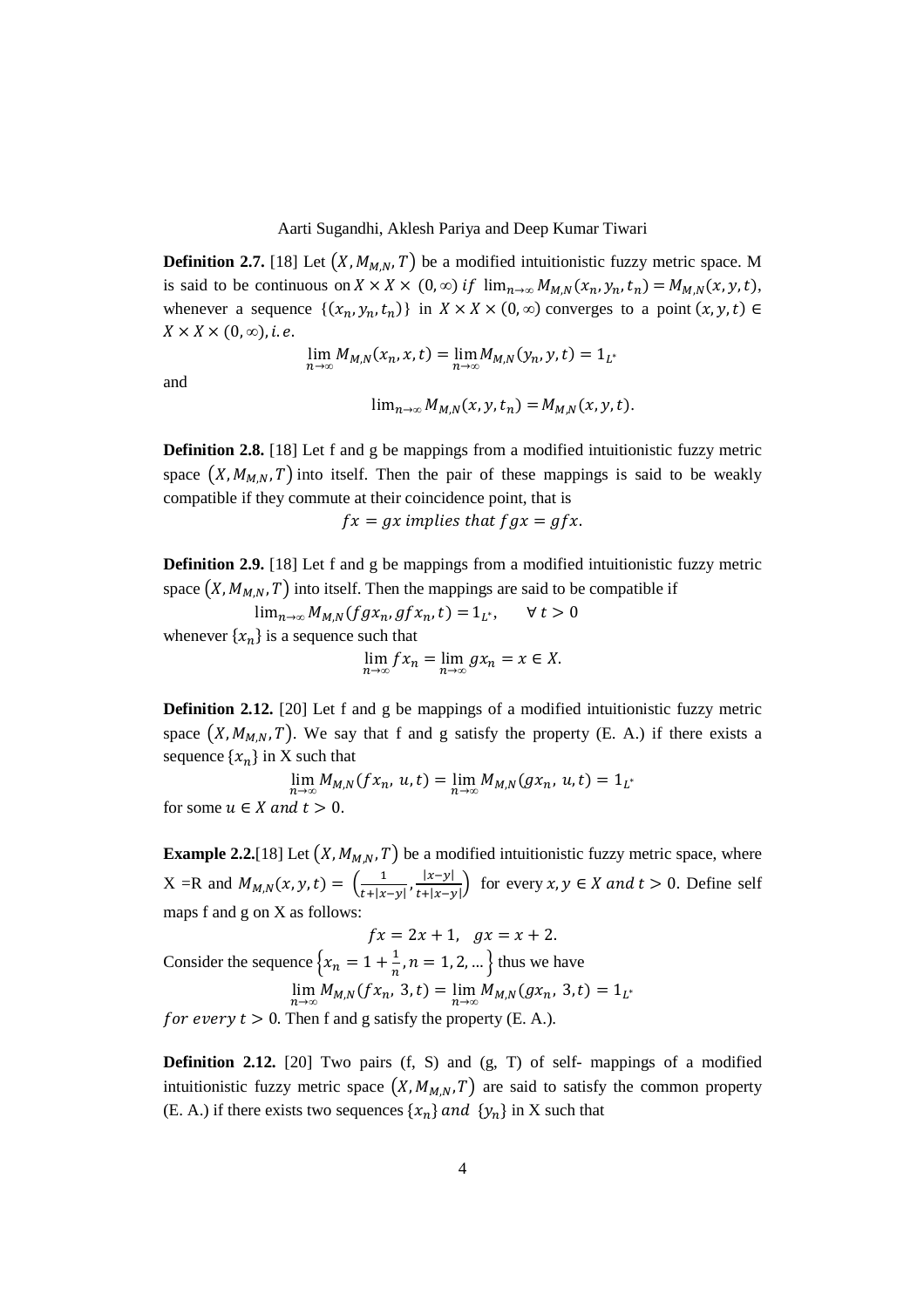$$
\lim_{n \to \infty} M_{M,N}(f x_n, u, t) = \lim_{n \to \infty} M_{M,N}(S x_n, u, t) = \lim_{n \to \infty} M_{M,N}(g y_n, u, t)
$$

$$
= \lim_{n \to \infty} M_{M,N}(T y_n, u, t) = 1_{L^*}
$$

for some  $u \in X$  and  $t > 0$ .

**Remark 2.3.** Note that the above examples holds even with the t- norm a  $*$  b = min{a, b} and t- conorm a  $\Diamond$  b= max{a, b}and hence (M, N) is a modified intuitionistic fuzzy metric with respect to any continuous  $t -$  norm and continuous  $t -$  conorm.

### **Implicit relation**

Let  $M_5$  denotes the set of all real valued continuous function  $F(t_1, t_2, ..., t_5): L^{*5} \to L^{*}$ , which are non decreasing and satisfying the following conditions: (for all  $u, 1 \in L^*$ ,

 $u = (u_1, u_2)$  and  $1 = 1_{L^*} = (1, 0)$ (A)  $F(u, 1, u, 1, u) \geq_{L^*} 0_{L^*}$  implies  $u \geq_{L^*} 1$ (B)  $F(u, 1,1, u, u) \geq_{L^*} 0_{L^*}$  implies  $u \geq_{L^*} 1$ (C)  $F(u, u, 1, 1, u) \geq_{L^*} 0_{L^*}$  implies  $u \geq_{L^*} 1$ .

**Example 2.2.** Define  $F: L^{*^5} \to L^*$  as  $F(t_1, t_2, t_3, t_4, t_5) = 11t_1 - 12t_2 + 6t_3 - 8t_4 + 3t_5$ . F satisfies all condition (A), (B), (C). Therefore,  $F \in M_{\pi}$ .

## **3. Main results**

We now establish the following results:

**Theorem 3.1.** Let *A*, *B*, *S and T* be self-mappings of a modified intuitionistic fuzzy metric space  $(X, M_{M,N}, T)$  satisfying the following conditions that: (i) the pair  $(A, S)$  ( or  $(B, T)$  ) satisfies the property  $(E.A)$ ); (ii) for any x,  $y \in X$ ,  $F \in M_5$  and for all  $t > 0$ , there exists  $\alpha \in (0,1)$  such that  $F(M_{M,N}(Ax, By, \alpha t), M_{M,N}(Sx, Ty, t), M_{M,N}(Sx, Ax, t), M_{M,N}(Ty, By, t),$  $M_{M,N}(Ax, Ty, t) * M_{M,N}(Sx, By, t)) \geq_{L^*} 0_L$ <sup>∗</sup> (ii)  $A(X)$  ⊂*T*(*X*) ( *or B*(*X*) ⊂ *S*(*X*) ). Then the pairs (A, S) and (B, T) share the common property (E.A). **Proof.** Suppose that the pair (*A*, *S*) satisfies property (*E.A*), then there exists a sequence  $\{x_n\}$  in *X* such that  $\lim_{n\to\infty} A x_n = \lim_{n\to\infty} S x_n = z$  for some  $z \in X$ . Since  $A(X) \subset T(X)$ , therefore, for each  $x_n$ , there exist  $y_n$  in *X* such that  $Ax_n = Ty_n$ . This gives,

$$
\lim_{n\to\infty} A x_n = \lim_{n\to\infty} S x_n = \lim_{n\to\infty} T y_n = z.
$$

Now, we claim that  $\lim_{n\to\infty} By_n = z$ .

Applying inequality (ii), we obtain

$$
F(M_{M,N}(Ax_n, By_n, \alpha t), M_{M,N}(Sx_n, Ty_n, t), M_{M,N}(Sx_n, Ax_n, t), M_{M,N}(Ty_n, By_n, t), M_{M,N}(Ax_n, Ty_n, t) * M_{M,N}(Sx_n, By_n, t)) \geq_{L^*} 0_{L^*}
$$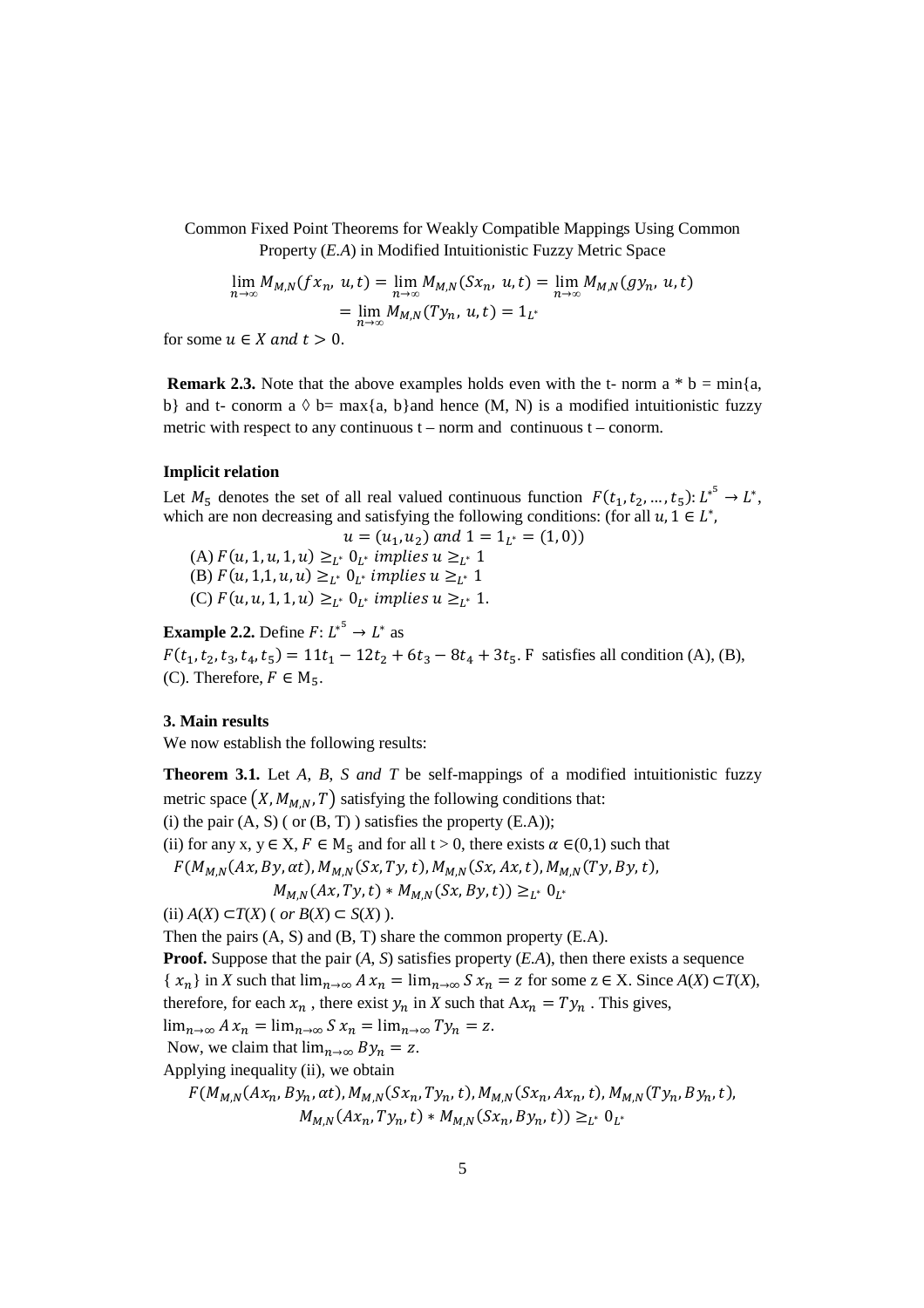Taking limit as 
$$
n \to \infty
$$
  
\n
$$
F(M_{M,N} (z, \lim_{n \to \infty} By_n, \alpha t), M_{M,N} (z, z, t), M_{M,N} (z, z, t), M_{M,N} (z, \lim_{n \to \infty} By_n, t), M_{M,N} (z, z, t)
$$
\n\*  $M_{M,N} (z, \lim_{n \to \infty} By_n, t)) \ge_{L^*} 0_{L^*}$   
\nimplies that  
\n
$$
F(M_{M,N} (z, \lim_{n \to \infty} By_n, t), 1_{L^*}, 1_{L^*}, M_{M,N} (z, \lim_{n \to \infty} By_n, t), M_{M,N} (z, \lim_{n \to \infty} By_n, t)) \ge_{L^*} 0_{L^*}
$$
  
\nUsing (B)  
\n
$$
M_{M,N} (z, \lim_{n \to \infty} By_n, t) \ge 1_{L^*}
$$

Hence  $M_{M,N} (z, \lim_{n \to \infty} By_n, t) = 1_{L^*}.$ Therefore  $\lim_{n\to\infty} By_n = z$ .

Hence the pairs (A, S) and (B, T) share the common property.

Similarly, if the pair (B, T) satisfies property  $(E.A)$  and  $B(X) \subset S(X)$ , then pairs (*A, S*) and (*B, T*) share the common property (*E.A*).

**Theorem 3.2.** Let *A*, *B*, *S and T* be self-mappings of a modified intuitionistic fuzzy metric space  $(X, M_{M,N}, T)$  satisfying the following conditions that:

(i) for any x,  $y \in X$ ,  $F \in M_5$  and for all  $t > 0$ , there exists  $\alpha \in (0,1)$  such that

 $F(M_{M,N}(Ax, By, \alpha t), M_{M,N}(Sx, Ty, t), M_{M,N}(Sx, Ax, t), M_{M,N}(Ty, By, t), M_{M,N}(Ax, Ty, t)$ \*  $M_{M,N}(Sx, By, t)) \geq_{L^*} 0_{L^*}$ 

(ii) the pairs  $(A, S)$  and  $(B, T)$  share the property  $(E.A)$ ;

(iii)  $S(X)$  and  $T(X)$  are closed subsets of X.

Then each of the pairs (A, S) and (B, T) have a point of coincidence. Moreover, A, B, S and  $T$  have a unique common fixed point provided both the pairs  $(A, S)$  and  $(B, T)$  are weakly compatible.

**Proof.** Since the pairs (A, S) and (B, T) share the property (E.A), there exist two sequences  $\{x_n\}$  and  $\{y_n\}$  in X such that  $\lim_{n\to\infty} A x_n = \lim_{n\to\infty} S x_n = \lim_{n\to\infty} T y_n =$ z for some  $z \in X$ . S(X) is closed subset of X, there exists a point  $u \in X$  such that  $z = Su$ . We, now claim that  $Au = z$ . By (i), we have

 $F(M_{M,N}(Au, By_n, \alpha t), M_{M,N}(Su, Ty_n, t), M_{M,N}(Su, Au, t), M_{M,N}(Ty_n, By_n, t), M_{M,N}(Au, Ty_n, t)$ \*  $M_{M,N}(Su, By_n, t)) \geq_{L^*} 0_{L^*}$ 

Taking limit as  $n \to \infty$ ,

$$
F(M_{M,N}(Au, z, \alpha t), M_{M,N}(z, z, t), M_{M,N}(z, Au, t), M_{M,N}(z, z, t), M_{M,N}(Au, z, t))
$$
  
 
$$
* M_{M,N}(z, z, t)) \geq_{L^*} 0_L
$$
  
 
$$
F(M_{M,N}(Au, z, t), 1, M_{M,N}(z, Au, t), 1, M_{M,N}(Au, z, t)) > 0
$$

$$
F(M_{M,N}(Au,z,t),1_{L^*},M_{M,N}(z,Au,t),1_{L^*},M_{M,N}(Au,z,t)) \geq_{L^*} 0_{L^*}
$$

Using implicit relations (*A*) we have  $M_{M,N}(Au, z, t) \geq 1_{L^*}.$ 

Hence  $M_{M,N}(Au, z, t) = 1_{L^*}.$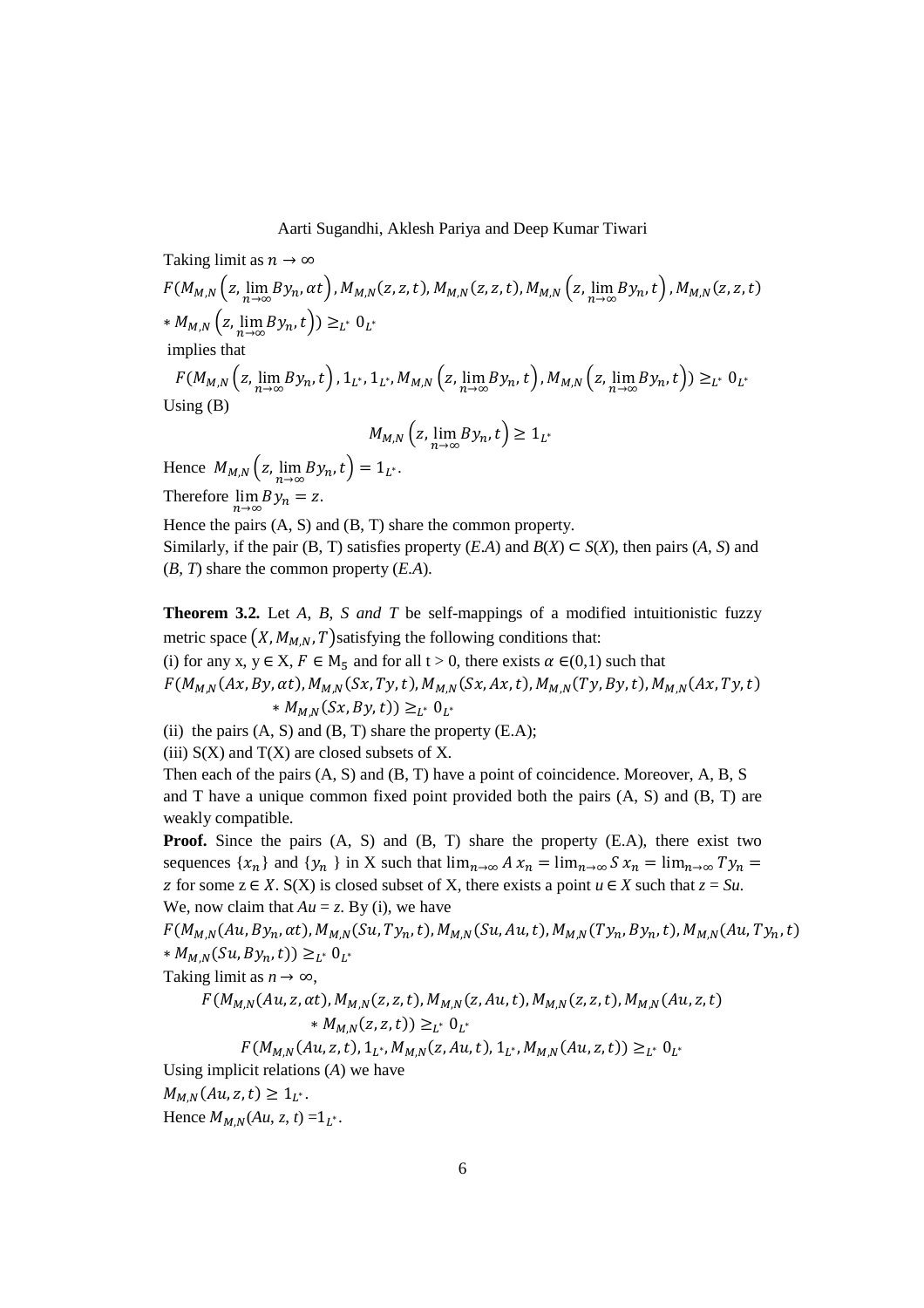Therefore,  $Au = z = Su$  which shows that *u* is a coincidence point of the pair (*A, S*). Since *T*(*X*) is also a closed subset of *X*, therefore,  $\lim_{n\to\infty} Ty_n = z$  in *T*(*X*) and hence there exists  $v \in X$  such that  $Tv = z = Au = Su$ . Now, we show that  $Bv = z$ .

By using inequality (i), we have

 $F(M_{M,N}(Au, Bv, \alpha t), M_{M,N}(Su, Tv, t), M_{M,N}(Su, Au, t), M_{M,N}(Tv, Bv, t), M_{M,N}(Au, Tv, t)$ \*  $M_{M,N}(Su, Bv, t)) \geq_{L^*} 0_{L^*}$ 

it follows

$$
F(M_{M,N}(z, Bv, \alpha t), M_{M,N}(z, z, t), M_{M,N}(z, z, t), M_{M,N}(z, Bv, t), M_{M,N}(z, z, t) * M_{M,N}(z, Bv, t)) \geq_{L^*} 0_{L^*}
$$

 $F(M_{M,N}(z, Bv, t), 1_{L^*}, 1_{L^*}, M_{M,N}(z, Bv, t), M_{M,N}(z, Bv, t)) \geq_{L^*} 0_{L^*}$ 

Using implicit relations (*B*) we get

 $M_{M,N}(z, Bv, t) \geq 1_{L^*}.$ 

Hence,  $M_{M,N}(z, Bv, t) = 1_{L^*}.$ 

Therefore,  $Bv = z = Tv$ , which shows that *v* is a coincidence point of the pair (*B*, *T*). Moreover, since the pairs  $(A, S)$  and  $(B, T)$  are weakly compatible and  $Au = Su$ ,  $Bv = Tv$ , therefore,  $Az = ASu = SAu = Sz$ ,  $Bz = BTv = TBv = Tz$ .

Next, we claim that  $Az = z$  for showing the existence of a fixed point of *A*. By using inequality (i), we have

$$
F(M_{M,N}(Az, Bv, \alpha t), M_{M,N}(Sz, Tv, t), M_{M,N}(Sz, Az, t), M_{M,N}(Tv, Bv, t), M_{M,N}(Az, Tv, t)+ M_{M,N}(Sz, Bv, t)) \ge_{L^*} 0_L^*
$$
  

$$
F(M_{M,N}(Az, z, \alpha t), M_{M,N}(Az, z, t), M_{M,N}(Az, Az, t), M_{M,N}(z, z, t), M_{M,N}(Az, z, t)+ M_{M,N}(Az, z, t)) \ge_{L^*} 0_L^*
$$

 $F(M_{M,N}(Az,z,t), M_{M,N}(Az,z,t), 1,1, M_{M,N}(Az,z,t)) \geq_{L^*} 0_{L^*}$ 

On using implicit relations (*C*)

 $M_{M,N}(Az, z, t) \geq 1_{L^*}.$ 

Hence,  $M_{M,N}(Az, z, t) = 1_{L^*}$ . Therefore,  $Az = z = Sz$ .

Similarly, we can prove that  $Bz = Tz = z$ . Hence,  $Az = Bz = Sz = Tz = z$ , which implies that *z* is a common fixed point of *A*, *B*, *S* and *T*.

**Uniqueness**. Let *w* be another common fixed points of *A*, *B*, *S* and *T*. Then by using (i),  $F(M_{MN}(Az, Bw, \alpha t), M_{MN}(Sz, Tw, t), M_{MN}(Sz, Az, t), M_{MN}(Tw, Bw, t), M_{MN}(Az, Tw, t)$ \*  $M_{M,N}(Sz, Bw, t) \geq_{L^*} 0_{L^*}$ 

it follows that

$$
F(M_{M,N}(z, w, \alpha t), M_{M,N}(z, w, t), M_{M,N}(z, z, t), M_{M,N}(w, w, t), M_{M,N}(z, w, t) * M_{M,N}(z, w, t)) \geq_{L^*} 0_{L^*}
$$

$$
F(M_{M,N}(z,w,t), M_{M,N}(z,w,t), 1_{L^*}, 1_{L^*}, M_{M,N}(z,w,t)) \geq_{L^*} 0_{L^*}
$$

Using implicit relations (*C*)

 $M_{M,N}(z, w, t) \geq 1_{L^*}.$ 

Hence,  $M_{M,N}(z, w, t) = 1_{L^*}.$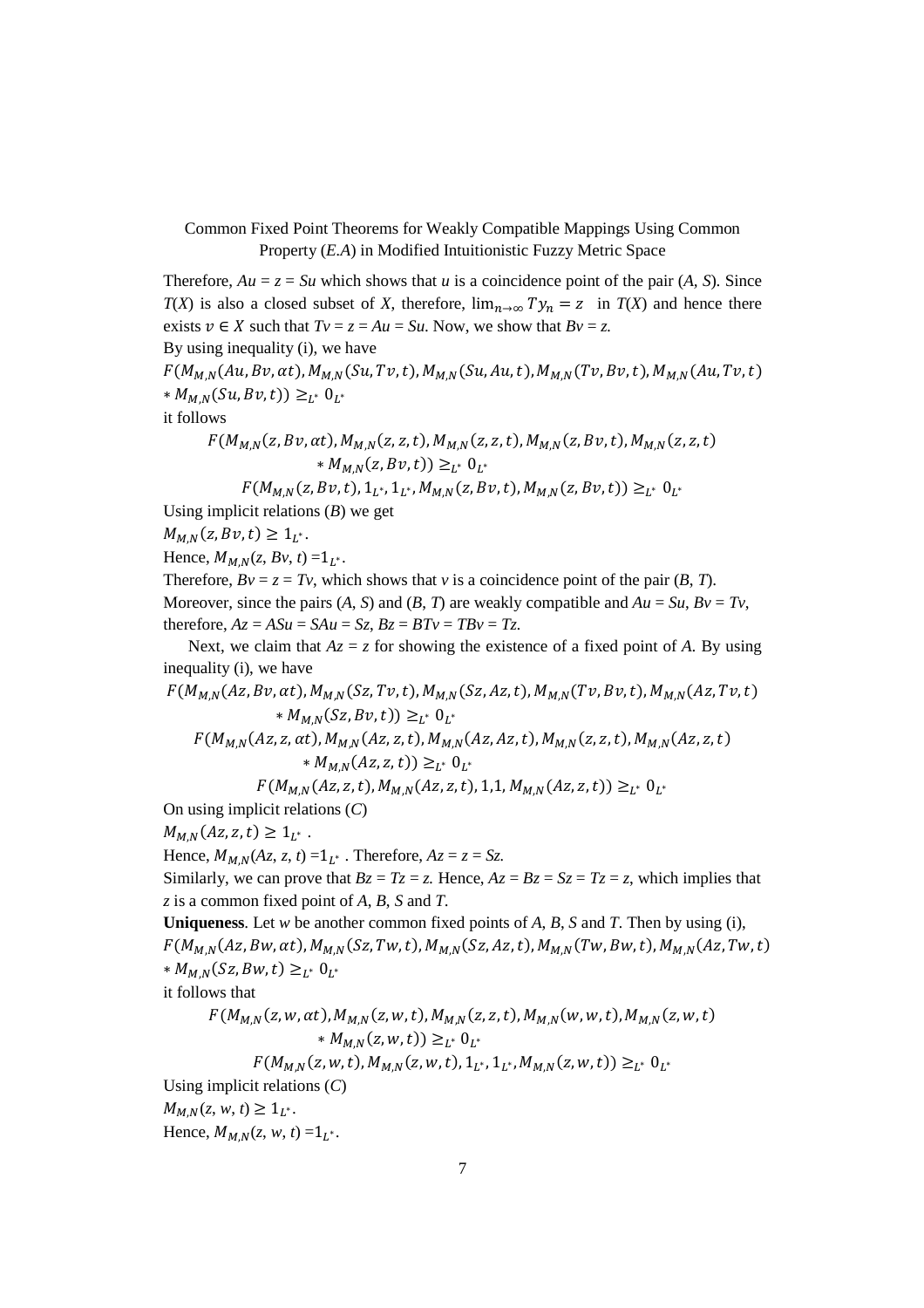Therefore,  $z = w$ , i.e., mappings A, B, S and T have a unique common fixed point. Taking  $B = A$  and  $T = S$  in the Theorem 3.2. yields following corollary:

**Corollary 3.1.** Let A and S be self-mappings of a modified intuitionistic fuzzy metric space  $(X, M_{MN}, T)$  satisfying the following conditions that

- (i) the pair  $(A, S)$  share the property  $(E.A)$ ;
- (ii) for any x,  $y \in X$ ,  $F \in M_5$  and for all  $t > 0$ , there exists  $\alpha \in (0,1)$  such that
- (iii)  $F(M_{MN}(Ax, Ay, \alpha t), M_{MN}(Sx, Sy, t), M_{MN}(Sx, Ax, t), M_{MN}(Sy, Ay, t),$

$$
M_{M,N}(Ax, Sy, t) * M_{M,N}(Sx, Ay, t)) \geq_{L^*} 0_{L^*}
$$

(iv)  $S(X)$  is a closed subset of X.

Then A and S each have a point of coincidence. Moreover, if the pair (A, S) is weakly compatible, then A and S have a unique common fixed point.

## **REFERENCES**

- 1. M.E.Aamri and D.Moutawakil, Some new common fixed point theorems under strict contractive conditions, *J. Math. Anal. Appl.*, 270 (2002) 181–188.
- 2. KT.Atanassov, Intuitionistic fuzzy sets, *Fuzzy Sets Syst.*, 20(1986) 87–96.
- 3. Z.Deng, Fuzzy pseudometric spaces, *J. Math. Anal. Appl.,* 86 (1982) 74–95.
- 4. G.Deschrijver and E.E.Kerre, On the relationship between some extensions of fuzzy set theory, *Fuzzy Sets Syst.*, 133 (2003) 227–235.
- 5. G.Deschrijver, C.Cornelis and E.E.Kerre, On the representation of intuitionistic fuzzy t-norms and t-conorms, *IEEE Trans Fuzzy Syst.*, 12 (2004) 45–61.
- 6. M.A.Erceg, Metric spaces in fuzzy set theory, *J. Math. Anal. Appl.,* 69(1979) 205– 230.
- 7. J.X.Fang, On fixed point theorems in fuzzy metric spaces, *Fuzzy Sets Syst.,* 46 (1992) 107–113.
- 8. A.George and P.Veeramani, On some results in fuzzy metric spaces, *Fuzzy Sets Syst.*, 64 (1994) 395–399.
- 9. M.Grabiec, Fixed points in fuzzy metric spaces, *Fuzzy Sets Syst.*, 27 (1988) 385–389.
- 10. M.Imdad, M.Tanveer and M.Hasan, Some common fixed point theorems in Menger PM Spaces, *Fixed Point Theory Appl.*, 2010 (**2010)** : 819269.
- 11. G.Jungck, and B.E.Roades, Fixed point theorems for occasionally weakly compatible mappings, *Fixed Point Theory*, 7 (2006) 286 – 296.
- 12. E.P.Klement, Operations on fuzzy sets-an axiomatic approach, *Inf. Sci.,* 27 (1982) 221–232.
- 13. I.Kramosil and J.Michalek, Fuzzy metrics and statistical metric spaces, *Kybernetika,* 11 (1975) 336–344.
- 14. Y.Liu, Z.Jun and W.Li, Common fixed points of single-valued and multi-valued maps, *Int. J. Math. Math. Sci.,* 19 (2005) 3045–3055.
- 15. J.H.Park, Intuitionistic fuzzy metric spaces, *Chaos Solitons and Fractals*, 22 (2004) 1039–1046.
- 16. J.Rodriguez Lopez and S.Ramaguera, The Hausdorff fuzzy metric on compact sets, *Fuzzy Sets Syst.*, 147 (2004) 273–283.
- 17. R.Saadati and J.H.Park, On the intuitionistic topological spaces, *Chaos Solitons and*